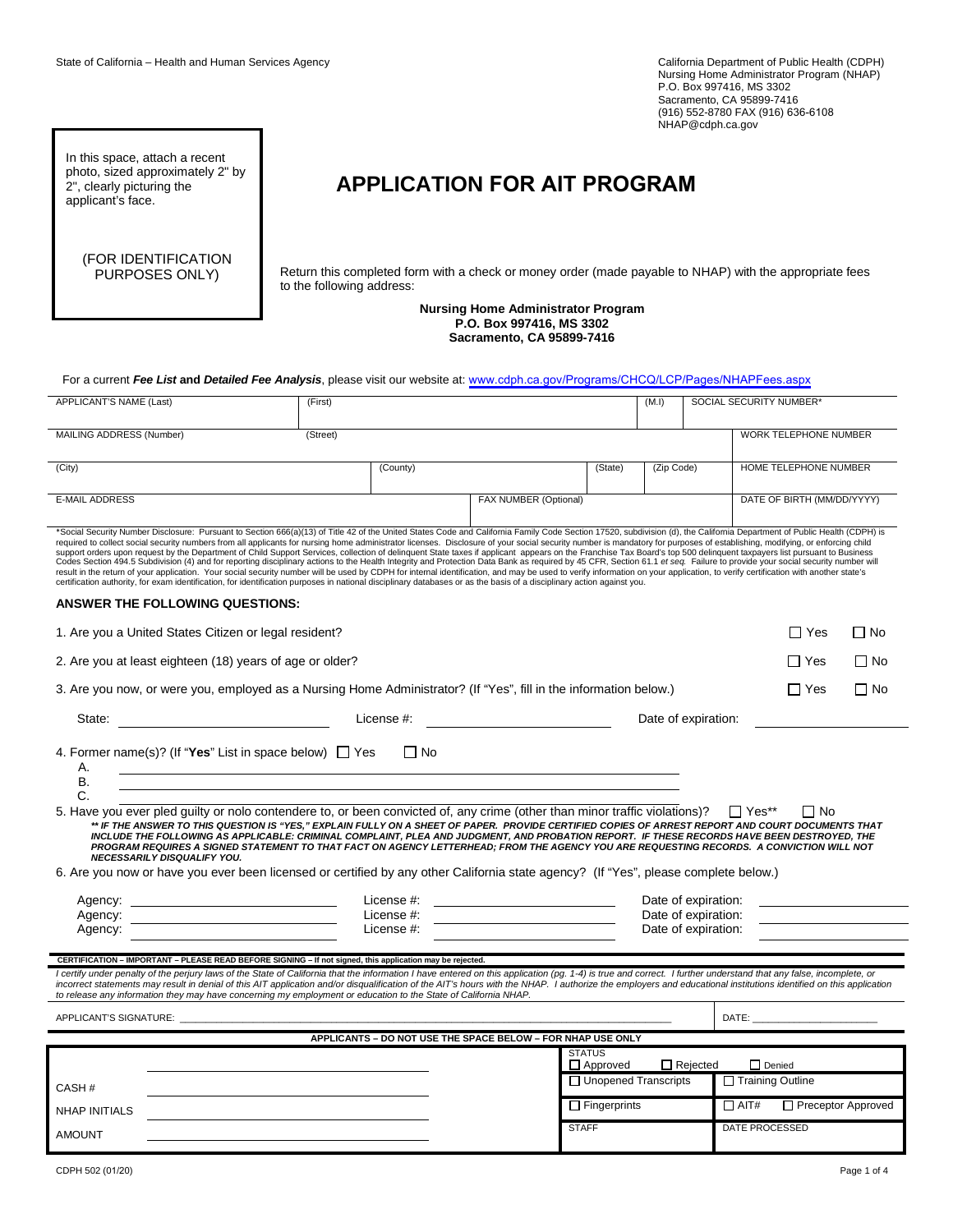| APPLICANT'S NAME (Last) | (First) | (M.I.) | SOCIAL SECURITY NUMBER* |
|-------------------------|---------|--------|-------------------------|
|                         |         |        |                         |

| <b>EDUCATION</b>                                                                                             |                                                                                                                                                                |                                                   |                                                |                                                   |                |
|--------------------------------------------------------------------------------------------------------------|----------------------------------------------------------------------------------------------------------------------------------------------------------------|---------------------------------------------------|------------------------------------------------|---------------------------------------------------|----------------|
| DID YOU GRADUATE FROM HIGH SCHOOL?<br>∏ Yes<br>$\Box$ No                                                     | IF NOT, DO YOU POSSESS A GED OR EQUIVALENT?<br>∩ Yes<br>$\Box$ No                                                                                              |                                                   | IF NOT, ENTER THE HIGHEST GRADE YOU COMPLETED: |                                                   |                |
| UNIVERSITY OR COLLEGE NAME-AND<br>LOCATION, BUSINESS, CORRESPONDENCE,<br>TRADE, TECHNICAL, OR SERVICE SCHOOL | <b>COURSE</b>                                                                                                                                                  | <b>UNITS</b><br><b>QUARTER</b><br><b>SEMESTER</b> |                                                | DIPLOMA, DEGREE OR<br><b>CERTIFICATE OBTAINED</b> | DATE COMPLETED |
|                                                                                                              |                                                                                                                                                                |                                                   |                                                |                                                   |                |
|                                                                                                              |                                                                                                                                                                |                                                   |                                                |                                                   |                |
|                                                                                                              |                                                                                                                                                                |                                                   |                                                |                                                   |                |
|                                                                                                              |                                                                                                                                                                |                                                   |                                                |                                                   |                |
| 8.                                                                                                           | You are applying for the AIT program on the basis of (check only one):<br>Baccalaureate or higher degree, complete only sections 9 and 11 of this application. |                                                   |                                                |                                                   |                |

Ten (10) years of recent full-time work experience, as a registered nurse in a nursing home with at least the most recent five (5) of the ten (10) years of work experience in a supervisory position, **complete only sections 10 and 11 of this application.**

Ten (10) years of full-time work experience, in any department of nursing home, with at least the most recent five (5) of the ten (10) years of work experience in a supervisory position, and sixty (60) semester units (or ninety (90) quarter units) of college or university courses, **complete only sections 10 and 11 of this application.**

| EMPLOYMENT HISTORY – Begin with your most recent job. List each position separately.<br>9. |                                    |                                         |  |  |  |  |
|--------------------------------------------------------------------------------------------|------------------------------------|-----------------------------------------|--|--|--|--|
| FROM (MM/DD/YY)                                                                            | TO (MM/DD/YY)                      | JOB TITLE/CLASSIFICATION                |  |  |  |  |
|                                                                                            |                                    |                                         |  |  |  |  |
| <b>HOURS PER WEEK</b>                                                                      | <b>TOTAL WORKED (Years/Months)</b> | <b>FACILITY NAME</b>                    |  |  |  |  |
|                                                                                            |                                    |                                         |  |  |  |  |
| DEPARTMENT OF NURSING HOME                                                                 |                                    | FACILITY ADDRESS, CITY, STATE, ZIP CODE |  |  |  |  |
|                                                                                            |                                    |                                         |  |  |  |  |

DUTIES AND RESPONSIBILITIES

| TO (MM/DD/YY)              | JOB TITLE/CLASSIFICATION    |                                         |  |
|----------------------------|-----------------------------|-----------------------------------------|--|
|                            |                             |                                         |  |
|                            |                             |                                         |  |
|                            |                             |                                         |  |
|                            |                             |                                         |  |
| DEPARTMENT OF NURSING HOME |                             | FACILITY ADDRESS, CITY, STATE, ZIP CODE |  |
|                            |                             |                                         |  |
|                            | TOTAL WORKED (Years/Months) | <b>FACILITY NAME</b>                    |  |

DUTIES AND RESPONSIBILITIES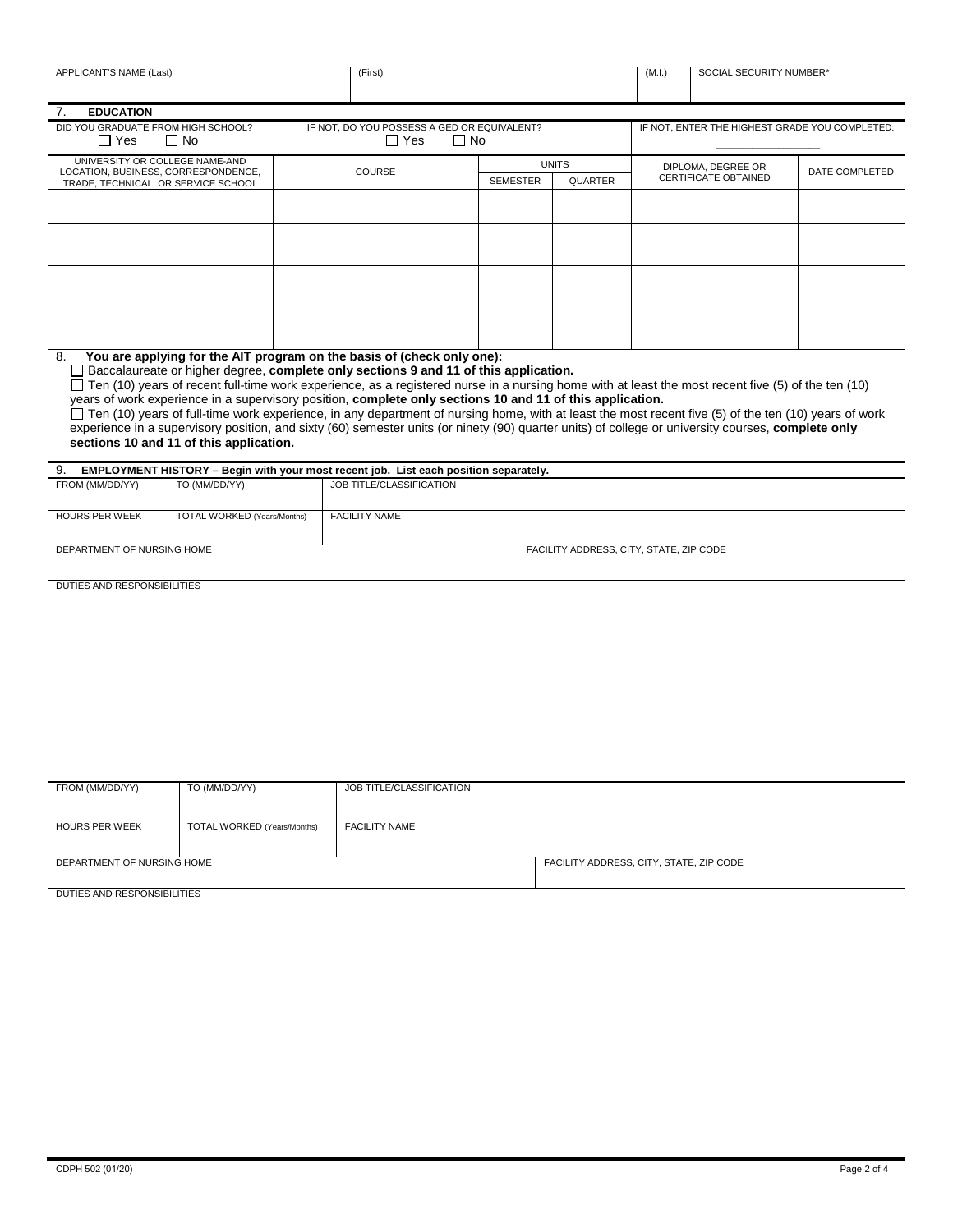| APPLICANT'S NAME (Last)                                                                    |                             | (First)                  | (M.I.)<br>SOCIAL SECURITY NUMBER**      |  |  |  |
|--------------------------------------------------------------------------------------------|-----------------------------|--------------------------|-----------------------------------------|--|--|--|
|                                                                                            |                             |                          |                                         |  |  |  |
| EMPLOYMENT HISTORY - Begin with your most recent job. List each position separately.<br>9. |                             |                          |                                         |  |  |  |
| FROM (MM/DD/YY)                                                                            | TO (MM/DD/YY)               | JOB TITLE/CLASSIFICATION |                                         |  |  |  |
|                                                                                            |                             |                          |                                         |  |  |  |
| <b>HOURS PER WEEK</b>                                                                      | TOTAL WORKED (Years/Months) | <b>FACILITY NAME</b>     |                                         |  |  |  |
|                                                                                            |                             |                          |                                         |  |  |  |
| DEPARTMENT OF NURSING HOME                                                                 |                             |                          | FACILITY ADDRESS, CITY, STATE, ZIP CODE |  |  |  |
|                                                                                            |                             |                          |                                         |  |  |  |
|                                                                                            |                             |                          |                                         |  |  |  |

**DUTIES AND RESPONSIBILITIES** 

| 10.                        |                                    |                          | NURSING HOME WORK EXPERIENCE (Licensed NHAs, RNs and Physicians, Ten (10) year's work experience required.) |                                  |
|----------------------------|------------------------------------|--------------------------|-------------------------------------------------------------------------------------------------------------|----------------------------------|
| FROM (MM/DD/YY)            | TO (MM/DD/YY)                      | JOB TITLE/CLASSIFICATION |                                                                                                             | SUPERVISORY?<br>$\Box$ No<br>Yes |
| <b>HOURS PER WEEK</b>      | <b>TOTAL WORKED (Years/Months)</b> | <b>FACILITY NAME</b>     |                                                                                                             |                                  |
| DEPARTMENT OF NURSING HOME |                                    |                          | FACILITY ADDRESS, CITY, STATE, ZIP CODE                                                                     |                                  |

DUTIES AND RESPONSIBILITIES

| <b>CHECK APPROPRIATE BOX</b>                                                                                  |                                    |                                         |                   |           |  |                                         |  |  |  |
|---------------------------------------------------------------------------------------------------------------|------------------------------------|-----------------------------------------|-------------------|-----------|--|-----------------------------------------|--|--|--|
| I am authorized and have personally verified the information from records on file at the facility             | FROM:<br>$\sqrt{1}$                |                                         | TO:<br>$\sqrt{2}$ |           |  |                                         |  |  |  |
| $\Box$ I have personal knowledge of this work experience because I work at the same facility as the applicant | FROM:                              |                                         | TO:               |           |  |                                         |  |  |  |
| **Signature of licensed NHA, Physician, or RN                                                                 |                                    | $LIC \#$ :                              |                   | DATE: / / |  |                                         |  |  |  |
| FROM (MM/DD/YY)                                                                                               | TO (MM/DD/YY)                      | JOB TITLE/CLASSIFICATION                |                   |           |  | SUPERVISORY?<br>$\Box$ Yes<br>$\Box$ No |  |  |  |
| <b>HOURS PER WEEK</b>                                                                                         | <b>TOTAL WORKED (Years/Months)</b> | <b>FACILITY NAME</b>                    |                   |           |  |                                         |  |  |  |
| DEPARTMENT OF NURSING HOME                                                                                    |                                    | FACILITY ADDRESS, CITY, STATE, ZIP CODE |                   |           |  |                                         |  |  |  |

DUTIES AND RESPONSIBILITIES

| <b>CHECK APPROPRIATE BOX</b>                                                                                  |          |              |
|---------------------------------------------------------------------------------------------------------------|----------|--------------|
| $\Box$ I am authorized and have personally verified the information from records on file at the facility      | FROM:    | TO:          |
| $\Box$ I have personal knowledge of this work experience because I work at the same facility as the applicant | FROM:    | TO:          |
| **Signature of licensed NHA, Physician, or RN                                                                 | $LIC$ #: | <b>DATE:</b> |